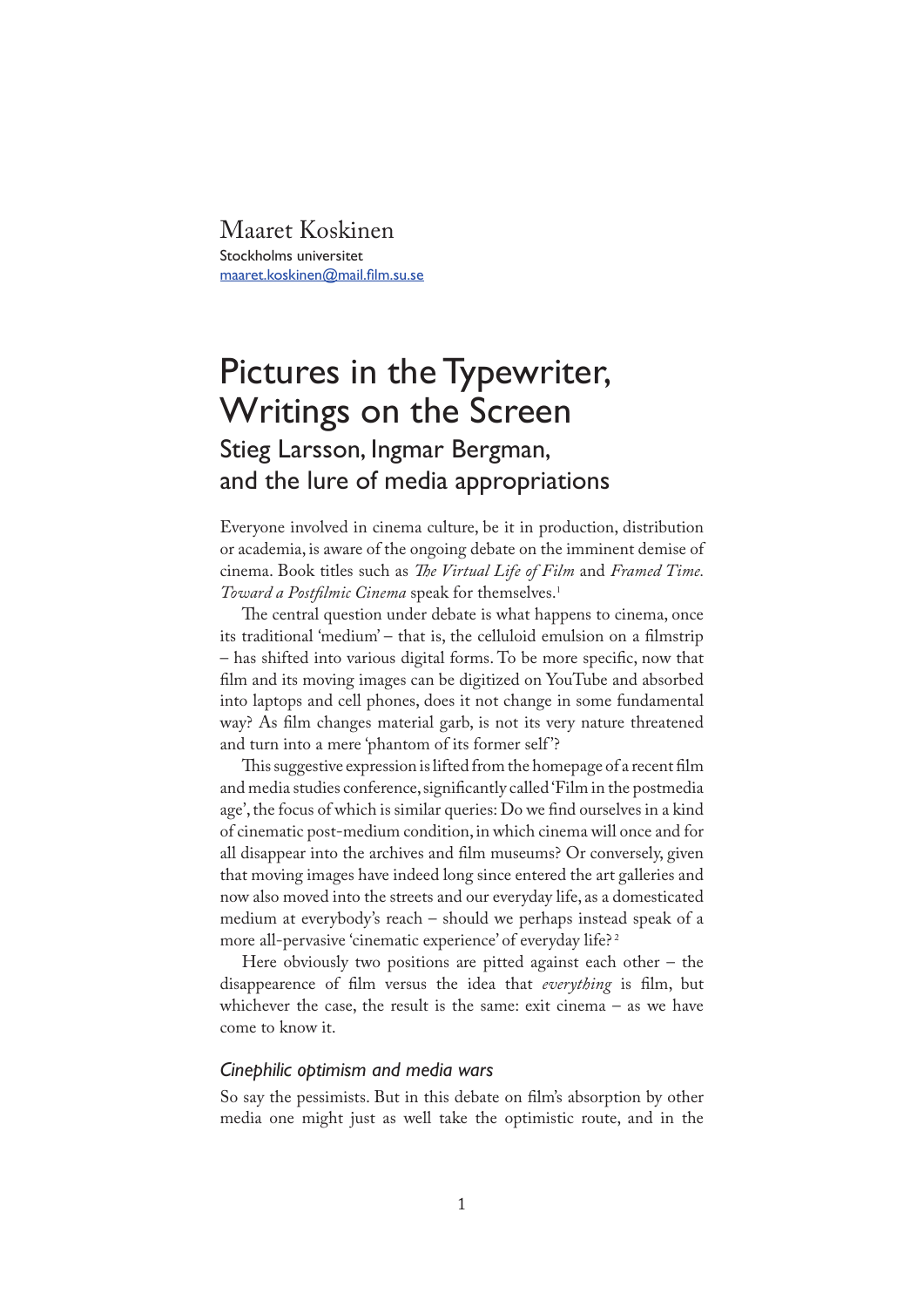spirit of old-fashioned cinephilia point out the degree to which the film medium itself is, and has always been, a master of absorptions and appropriations. After all, film as a medium is deeply hybrid in nature, in which all kinds of other media – language, music, painting – can be inscribed, represented and even remediated.3 Given this, could it be that this hybridity has given film a kind of inbuilt resilience, which will help it withstand the attack of the digital, allowing it to shift its shape and survive once more?

Well, there is no crystal ball providing simple answers. But let us note one fascinating detail – that in the wake of the ever evolving digitization of the moving image into other platforms, one can in recent popular �lm detect an increasing focus on various media and aesthetic technologies, be they new (computers, cell phones, CTV-cameras) or old (verbal languange, the alphabet, print media), and in a way that seems to transcend mere narrative functions. Could it even be so that this interest is symptomatic of some kind of *Zeitgeist* regarding media issues?

Let us, for instance, look at *Zodiac* (2007) directed by David Fincher. On the surface this is a story about the serial killer who terrorized San Francisco in the 1960s and 70s, but was never caught. The killer is not apprehended in the film either – although it is almost three hours long. Still this slow-moving film does not bore you for a second, so obviously it is not your average whodunit. But, then, what is it? I would say that *Zodiac* is a kind of meditation on various media technologies – or more accurately, lack of them. Because what strikes one is the almost shocking absence of all the technological paraphernalia in this film  $-$  computers, cell phones,  $DNA$  – which by now has come to define the crime genre as such. There is even an ironic point made of the fact that a hot lead dies out simply because the local, small town cops still do not have a fax, while their colleagues in the city are shown to be proud owners of a (now comically antique) machine. My point here is that this absence of technology is not merely in the service of realism (since the �lm is set in the 70s), but rather a *retroactive making strange,* which makes visible our present-day absolute dependence on technology, not least how deeply it has changed our perception of time and space.

This becomes even more fascinating in the way the film highlights the one information technology that the bogged down police does have access to, namely good old-fashioned printmedia. Consider, for instance, how the officers in the film sometimes are reduced to jotting down leads on paper napkins, while the murderer triumphantly bombards them, as well as the press, with letters and ciphers to be decoded. But much more spectacular is the montage sequence in which one of the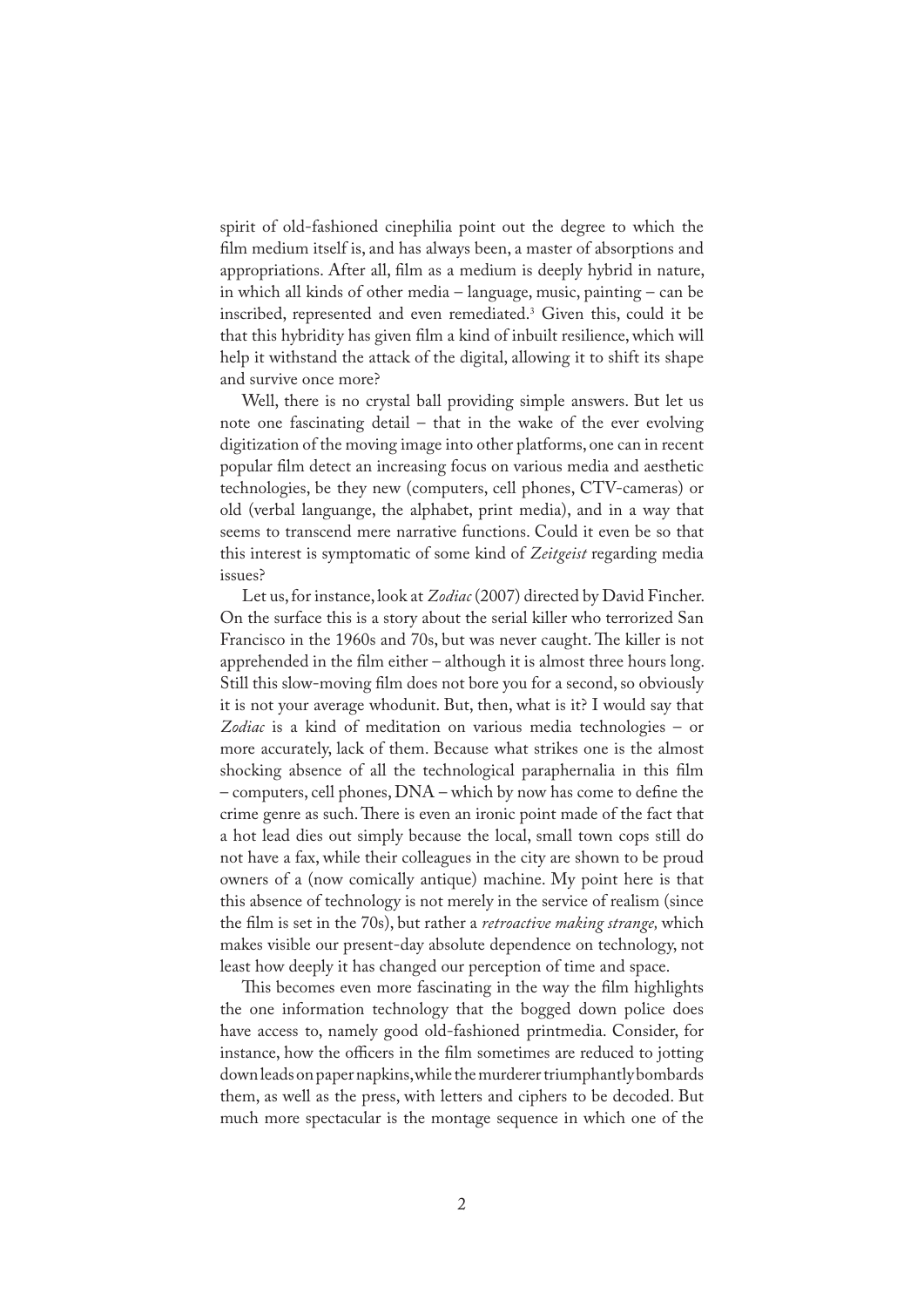main characters, the police investigator acted by Mark Ruffalo, enters the offices of the newspaper *�e San Francisco Chronicle* together with a colleague. Because it is significantly precisely at this point that director Fincher decides to introduce the film's most stunning visual effect. For suddenly these two investigators, walking through the offices, seem as if surrounded by several layers of letters and numbers, an opaque virtual 3-D wall of writing, and even if they walk through it briskly, they seem as if captured and circumscribed by it. This is all very apt, of course, given that our heroes are lost in the murderer's scheme of things. But what this montage sequence in effect also does is to put into filmic audiovisual play a kind of war between various media technologies, at the same time as it elegantly marries them – firstly *text and writing*, which in turn are inscribed and remediated by *moving images*, which �nally are enhanced by state-of-the-art *digitization CGI* (computer generated imagery).

What also happens in this sequence is that the 'normal' power relations regarding text-image relations are turned upside down. Because if, in daily parlance and practice, the 'normal' course of events regarding text-image relations generally moves from book to film and from text to image, in *Zodiac* it is as if the moving image triumphantly has appropriated the realm of words, by literally splashing them all over the screen, and so turning normal chronology on its head. Thus, if what we see here is a kind of *lettri�cation of the �lmic image* we also, and conversely, see a cinematic *spatialization of written language* – nothing less than an aggressive appropriation by film of words.

To be sure, the coming together of various media in this fashion – text, images – is nothing new, certainly not in �lm. Ever since the (socalled) silents, writings of various kind (from love letters to subtitles) have been used as nuts and bolts in propelling the narrative forward. But over and above such narrative functions many recent popular films seem to play out a kind of media wars or *media allegories* that re-enact, in new garb, the age-old rivalry between text and image – 'word culture' *versus* 'visual culture'.

More Anglo-american examples could be mentioned (for instance the *Jason Bourne*-trilogy, or the more recent *State of Play* from 2009) but interestingly similar media wars can be seen played out in Nordic film as well. Consider for instance Niels Arden Oplev's adaptation of the novel *The Girl with the Dragon Tattoo*, the first part of Stieg Larsson's phenomenally successful *Millennium* book trilogy. Naturally much could be said in general of this book in relation to Swedish �lm and literature (for instance heroine Lisbeth Salander as a feminist Pippi Longstocking) and the adaptation process as such. But equally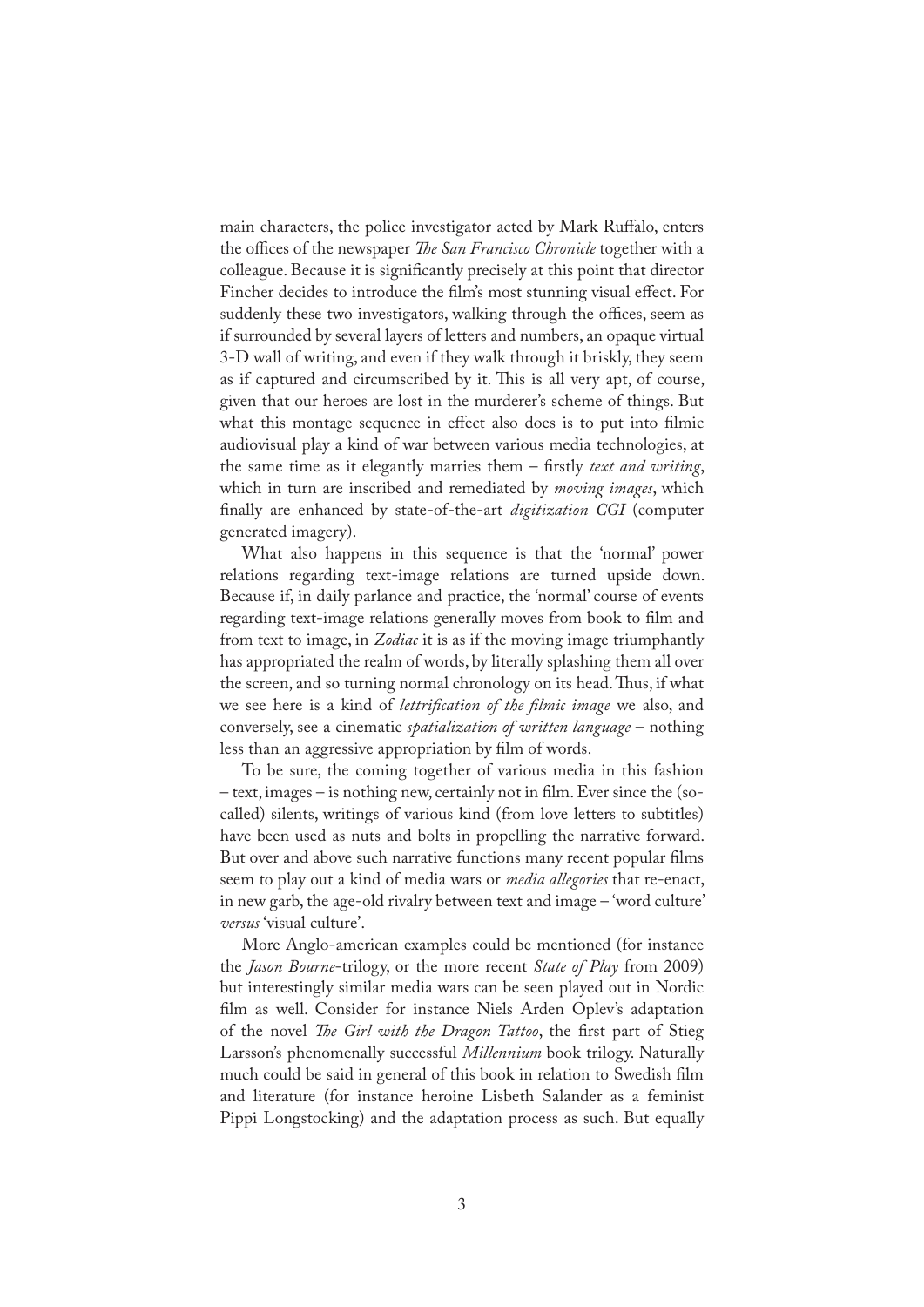interesting is to note the degree to which Oplev's �lm displays (a bit like *Zodiac*) an obsession with print media, which at times even colours the very style of the film.

This is emphasized already in the very beginning, where journalist Mikael Blomkvist is first seen walking past the evening tabloid posters, which in big print shout out that he has been sentenced to prison (for libel of the industry magnate whose shady business he has scrutinized), after which he is soon seen crouching under the huge, electronically rolling news screens on the walls of buildings in central Stockholm. From the very beginning the film, then, not only the print media but the visual remediation of words are given ample time and space.

This comes to a head in an extremely elegant montage sequence in which Blomkvist looks for a lead in the archives of a local publication from the 1960s, which may hold press photos of the murderer. All proves extremely time-consuming, since he has to seek though stacks of negatives of old pics, without a negative scanner and only aided by a magnifying glass. But then the tempo picks up as he finally finds a lead. He now first loads the negatives down on his computor, after which he feeds them through the Graphic Converter program, and then finally turns the stills into chronologically arranged moving images.

In other words, what occurs here is a kind of condensed media history or a media allegory, in this case one that literally dramatizes how new media overtake old media. Hence just like *Zodiac, �e Girl with the Dragon Tattoo* makes use of old media, but note in hindsight, and seen through (the awareness of) new media  $-$  as if in a rear view mirror.

But please note too that if media wars indeed are played out as outlined above – these are still set in action in and through that old medium called 'film'. Therefore, let us once more return to our question in the beginning – when we see films like these, and their elegantly condensed media allegories, are we really witnessing the final convulsions of the dying art of �lm, about to be engulfed by digitized media? Or, quite the opposite, are we only watching the normal moves of an art form that will continue to live and thrive, according to the way it always has – by adapting to and appropriating any new technological enemy that happens to come along?

In case of the latter, what we are observing then is *business as usual.* 

#### *Conceptual wars*

In the wake of the ongoing debate on the imminent demise of cinema, it comes as no surprise that the ever evolving changes in the medialandscape create havoc in academia as well. For instance it can be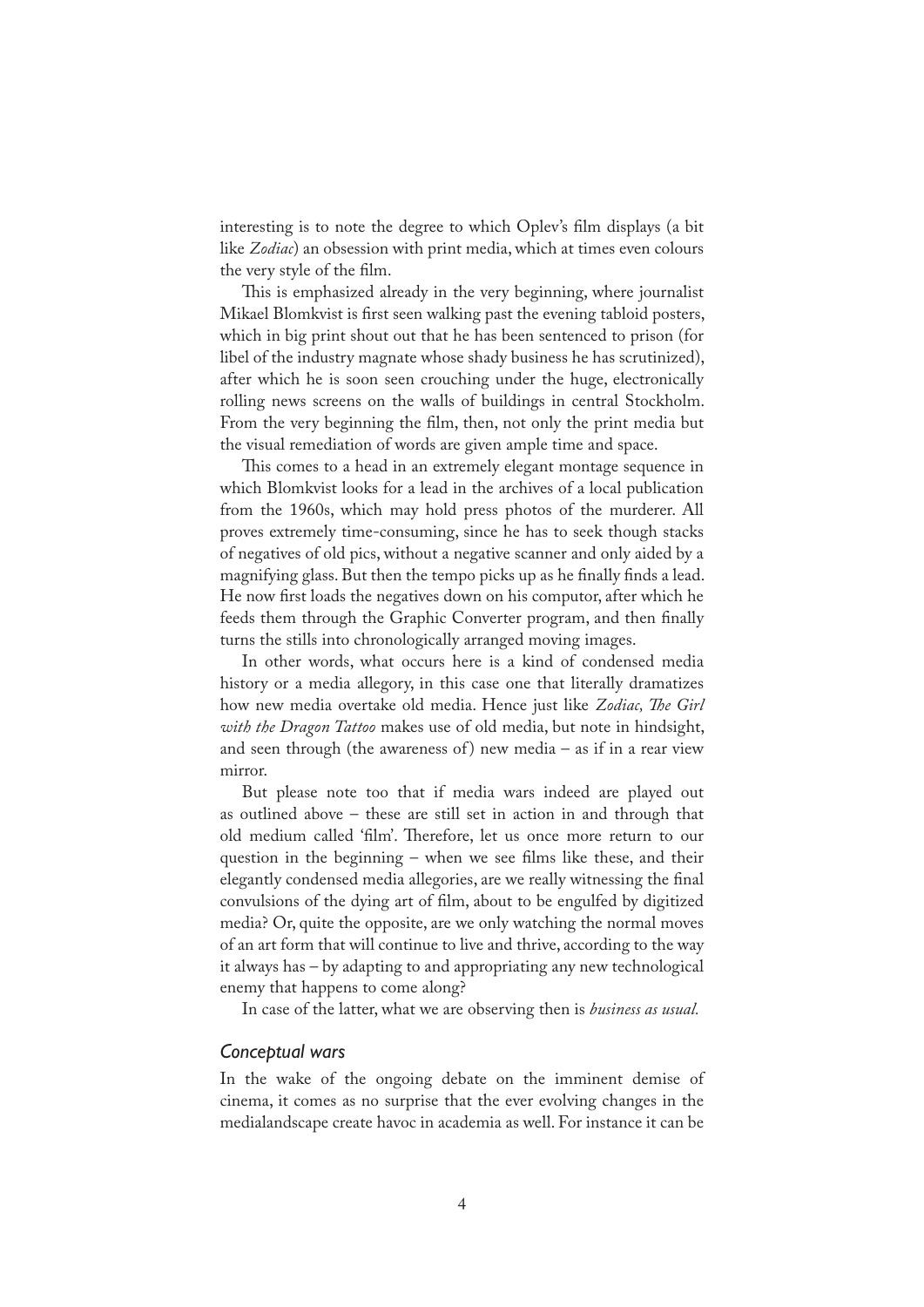noted that film scholarship – or what was formerly referred to rather unproblematically as 'Cinema Studies' – is a highly negotiable entity these days, in favour of more encompassing *Media* Studies, which focus on present-day concepts as 'media convergences' or 'database aesthetics'.<sup>4</sup> This is reflected in the fact that with regard to concepts, all is in �ux. I have already touched on some of the terminology, for instance aesthetic technologies, remediation, media convergence and hybridity. But more could be added, for instance intermediality, transaesthetics, intertextuality, assimilation, appropriation, adaptation, rewriting, transformation, mixing, remixing across media... The list could go on, not to mention the fact that most terms travel differently, depending on which discipline sets the agenda. 5

Let us briefly indicate the complexity of the problem by focussing on the various meanings of the term 'medium'. To cite Claus Clüver:

'*Physical media'* are the means by which any medium's complex signs are produced, such as the body, flute, percussion instruments; the Moog synthesizer; oil on canvas, brush and ink on paper; marble, wood; the video camera; voice; typewriter, pen; paper, parchment, skin; etc. Corresponding*'media' employing these physical media* are dance, music, electronic music, painting, sculpture, architecture, video, speech, typography, writing, tattooing. [...] Then there are the 'public media' including the traditional print media (the press) and those relying on more complex technological means of production (radio, television, video, etc.) (My italics.)

'[T]o �nd a general de�nition of "medium" that will apply to all those listed above […] has proven a difficult task', adds Clüver laconically.<sup>6</sup>

This is clear already from the way the term 'medium' has been used above. Sometimes it is used in its material sense (for instance film emulsion), at other times it may refer to intermedial relations *between*  various media or (as in '�lm' or 'thed or remediated *within* one given medium. Since such issues have been noted by numerous scholars, most notably Clüver, Ulla-Britta Lagerroth, Hans Lund, Erik Hedling, and most recently Lars Elleström (see further below), I will not delve into them. Suffice it to say that the technological turn in recent humanities no doubt has resulted in areas of contestation between various hardcore perspectives on the one hand; and on the other more traditional aesthetic perspectives, in which the philosophy of aesthetics, the history of ideas, and literature used to occupy a privileged position in setting the agenda for studying the relations between various arts.<sup>7</sup>

Thus the notion of intermediality can be understood to encompass everything from traditional aesthetic and work-oriented perspectives,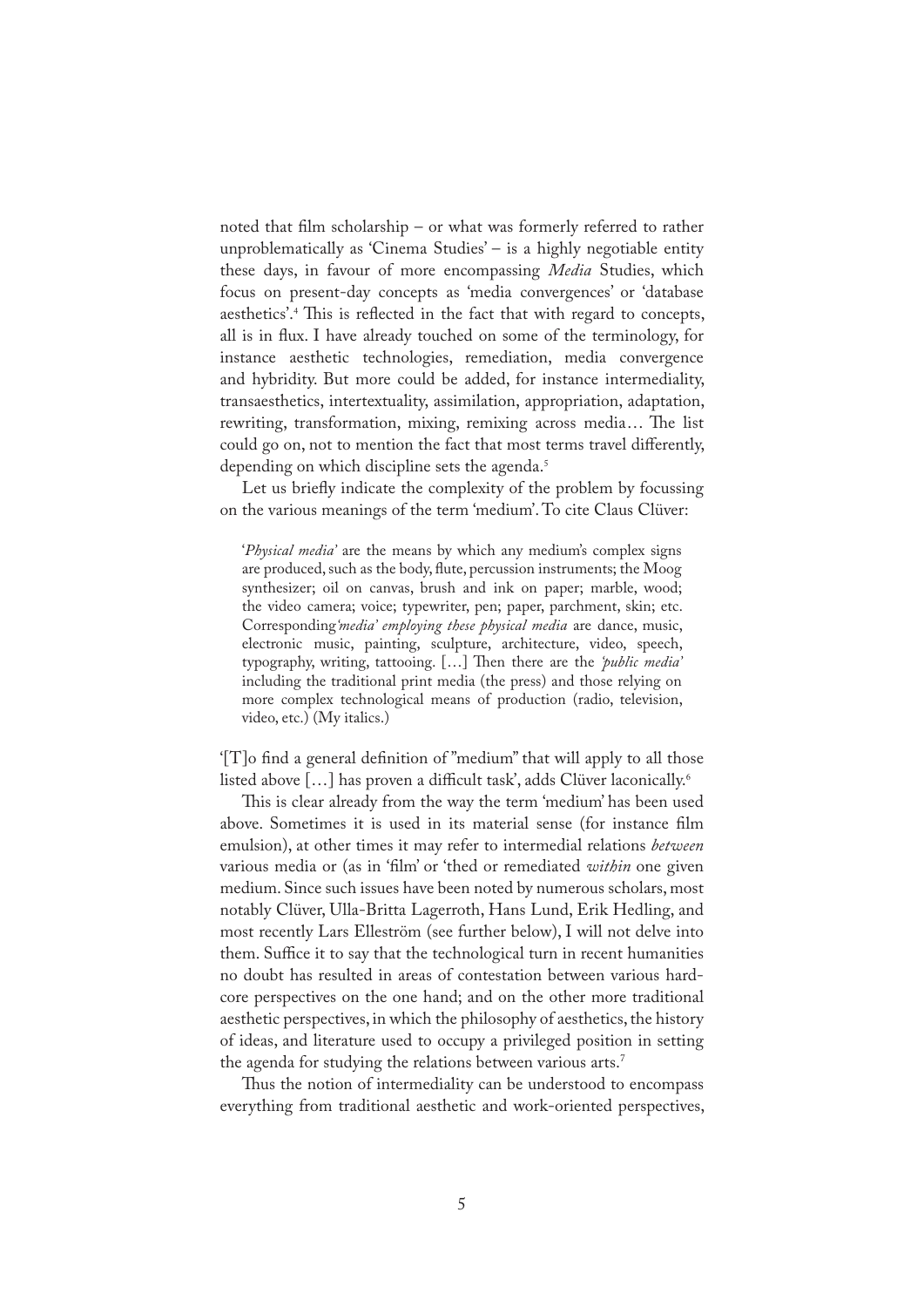with questions such as adaptation practices and authorships on the agenda, to more technological perspectives, mainly concerned with the medium as a physical and historically defined channel, in which for instance individual authorship is regarded as incompatible with the idea that it is mainly the medium that is the ultimate 'cause' and origin – the computer, the gramophone, the printing press, to borrow Friedrich Kittler's famous book title.<sup>8</sup>

Personally, though, I do not think that aesthetic and technological approaches have to be regarded as mutually exclusive, but can be seen rather as different foci along an interconnected continuum. If nothing else, it may serve us well to remind ourselves of art historian W.J.T. Mitchell's famous dictum that there are no pure arts or media, and that all media are always already hybrid or mixed. At least this is the case when regarding it from the point of view of the human sensory apparatus. As Mitchell puts it, a painting is not purely optic, because in seeing it we are at the same time able to perceive the hand or the brush that touched the cloth, quite simply because we bear with us the memory of how a touch feels, and therefore vision too is able to call forth the sense of touch: 'Seeing painting is seeing touching'. Obviously, from such a perspective there are no 'pure' arts or media, endowed with certain media-specific properties, which in turn supposedly address one predominant sense (as for instance in the term 'visual media'). Rather various arts and media, and in fact, the very notion of a medium entails some mixture of sensory, perceptual and semiotic elements which can be activated in different proportions and mixes. What we are dealing with then are different aesthetic objects that collaborate with different media technologies, which in turn activate our sensory apparatus in varying and synesthetic ways, according to different 'recipes' so to speak, to use Mitchell's cooking metaphor.9

In his recent book Lars Elleström too seeks to combine the various dimensions in the concept medium, and suggests the term 'modalities', which include certain categories that stretch from the material to the mental, in order to more precisely get at how various media are constituted by both physical realities and human cognitive functions. Various media thus include varying ratios of modalities, and thus a complex blend of physical and cognitive factors—various material manifestations or channels, various activated senses, and various origins and uses in specific historical, cultural and social contexts.<sup>10</sup>

#### *Sounds of silence: Ingmar Bergman's film dialogue*

But regardless of what Mitchell and Elleström so wisely point out about the onesidedness of a term like 'visual'; and regardless of us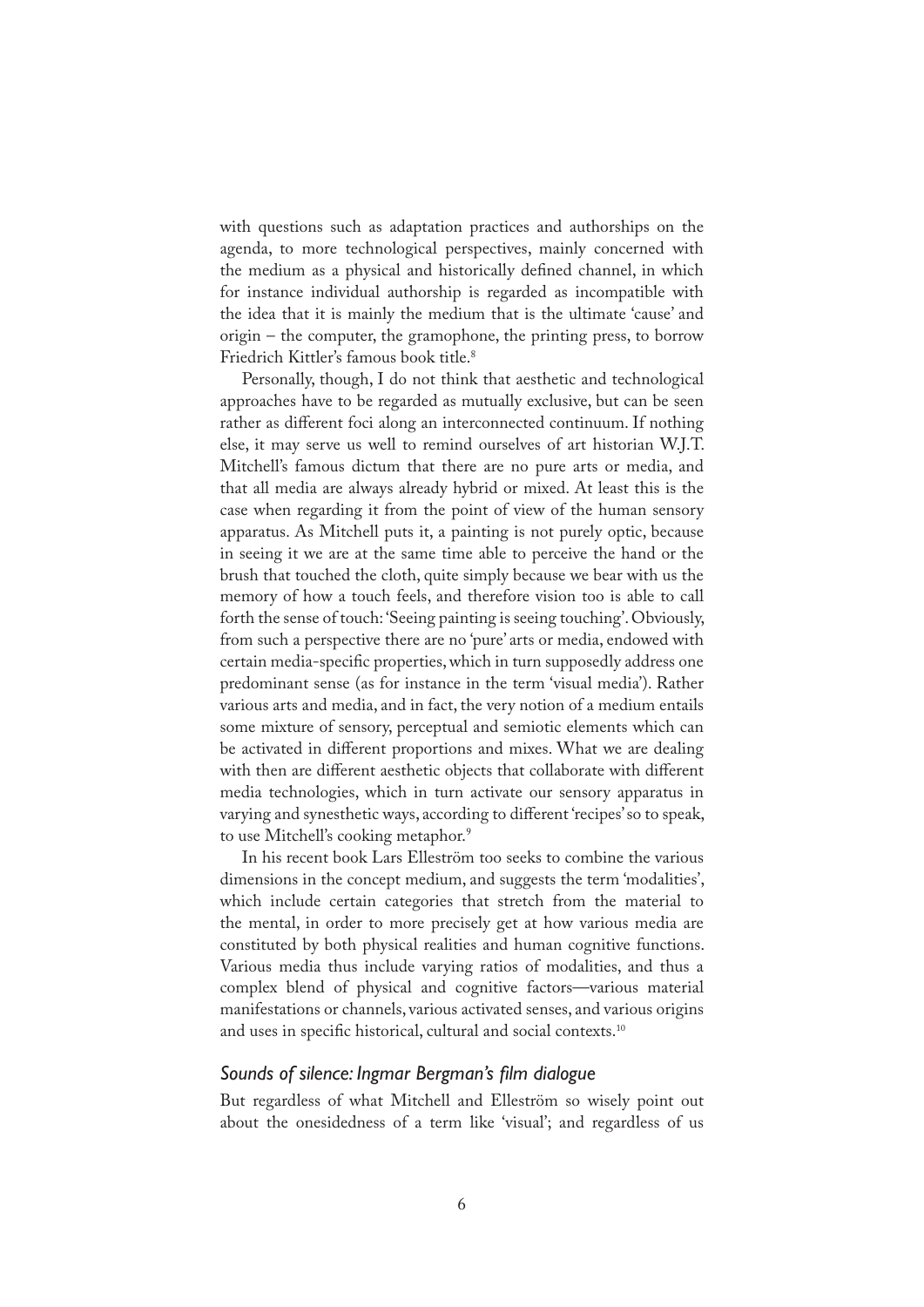being quite aware of the fact that the apparently separate cultures of writing and image always have been integrated – it seems that most of us still harbour one or two media puritans in our hearts, and that we, at least in our everyday thinking willy nilly tend to think in a rather binary fashion around phenomena lika 'words' and 'images', imagining boundaries where there are none.

The Swedish director Ingmar Bergman certainly belonged to those media puritans, at least during parts of his career. This becomes clear when reading his notebooks from the time he was writing the script for his film *The Silence* from 1963. I will not get into this film in detail here (which I have done elsewhere), $11$  but at least one or two quotes may be of interest in this context, specifically with regard to word-image relations and not least the transformative process from one medium to the other.

The transformative process from screenplay to finished film is naturally part of the package for any �lm *auteur*. But in Bergman's case this hardly made the process simpler, quite the opposite: it was precisely the fact that the writer was the same person as the director that was particularly troublesome, from his subjective point of view. In fact, Bergman's notebooks are virtually littered with lamentations about complications along these lines.12 For instance, in one note one can read the following:

This anxiety before the start  $[$  of writing]. [The] inability to translate the images, which are clear and direct, into understandable words. [My] dialogue disease. Words that I hate: since, because, and, to, suddenly, silence, violently. Unreliable words that take the opportunity to hide when you need them the most. And then my absolute disgust over this devastating, risky procedure. My inhibition over the act of writing itself. My unwillingness to lift the burden and carry it. To be an amateur.

Another notation reads: 'How hard it is with all these transformations that every image has to go through, before I can work with them. How often the result is unsure and half-baked'. And: 'I feel a bitter discomfort [...] Will this process of transformation always be circumscribed with the same damned discomfort?'

Clearly, the key word here is 'transformation', or rather a kind of double transformation: first the one from the author's internal images to their material manifestation, in the form of written words, which then in turn have to be transformed into another material manifestation, in the shape of sounds and moving images. As for the latter, it may be of interest what Bergman had to say of what he calls his 'dialogue disease' while writing *�e Silence*. Because in 'this �lm the dialogue will be entirely subservient and only an accompaniment on the soundtrack',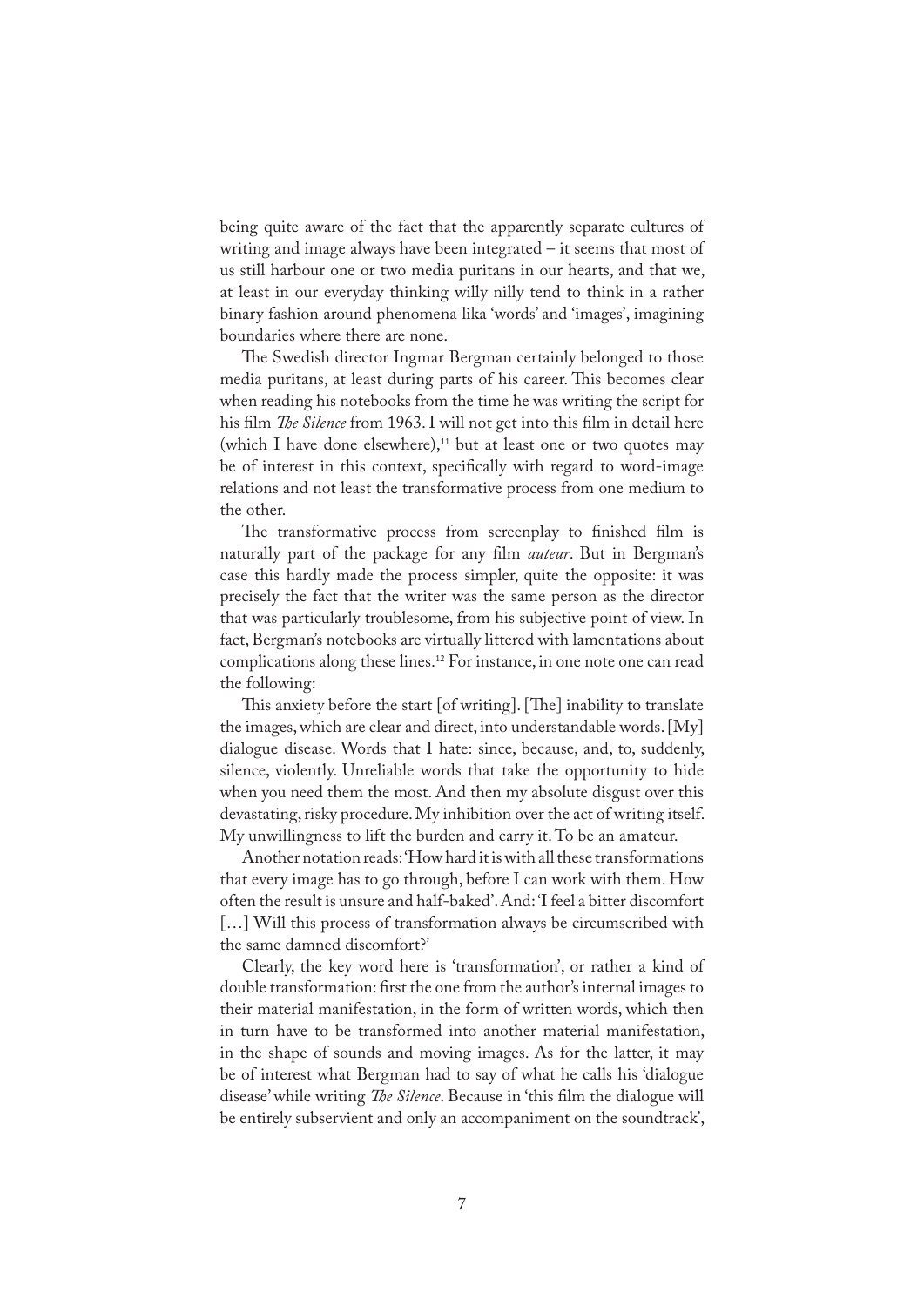'only a rattle on the soundtrack without any meaning. Ignoring all that talk will be delightful [… and] cinematographic'.

So there you have it: no talk is somehow more 'cinematographic'.

But fortunately, practice seldom goes hand in hand with theory or intent, and Bergman soon returned to his old ways – without becoming at all less 'cinematic' I may add. One finds a striking and beautiful example of this in *Persona* from 1966. This film is generally considered to be Bergman's most cinematic, especially because it is explicitly selfreferential and self-reflexive. After all, this is a film in which at one critical point in the story, the very film strip seems to break off and burn, in that famous *trompe l'œil* illusion created by (then) state-of-theart trick photography.

But in the midst of such cinematographic experiments there are in *Persona* long traditional scenes in which spoken language and dialogue predominate. One is the sequence where Alma (Bibi Andersson) in a lengthy monologue to another woman, Elisabet (Liv Ullmann), recounts a sexual encounter that she and a friend experienced with two teenage boys on a beach one hot summer day. It goes without saying that Alma's story could be rendered in a number of ways, and had the film been made in the 1940s or 1950s, Bergman would most likely have taken recourse to a flashback of one kind or another, as he did so famously in *Wild Strawberries* (1957). But in *Persona* he ends up doing something much more radical, focusing on Bibi Andersson while rendering Alma's monologue that lasts about five minutes, and is interrupted only by a few short cut-ins of the other woman, listening intently. In fact, this entire sequence is so wordy that it can best be described as a kind of *langui�cation* of the moving image, or a kind of *mise-en-scène* or theatrical staging of language itself – even with a builtin audience, in the form of Elisabet's intently listening to Alma.

Now a media puritan would most likely call a scene like this theatrical, meaning it in a negative way as being too wordy, and therefore non-cinematic. But this particular kind of theatricalized langui�cation does not make this scene less 'cinematic' at all, as the focus here, in and through this staging of language, is on those inner, *unseen images created by language*, on several levels: firstly, on the woman telling her story; secondly, on the woman listening; and thirdly, and perhaps primarily, on the viewer, or more precisely, the audience proper – those who are listening.

What this scene from *Persona* exemplifies, then, is a curious, inverted kind of *cinematic* ekphrasis. For if an ekphrasis normally is an attempt by the medium of written language to capture an existing image (for instance, a painting), thus playing with the absence of the image as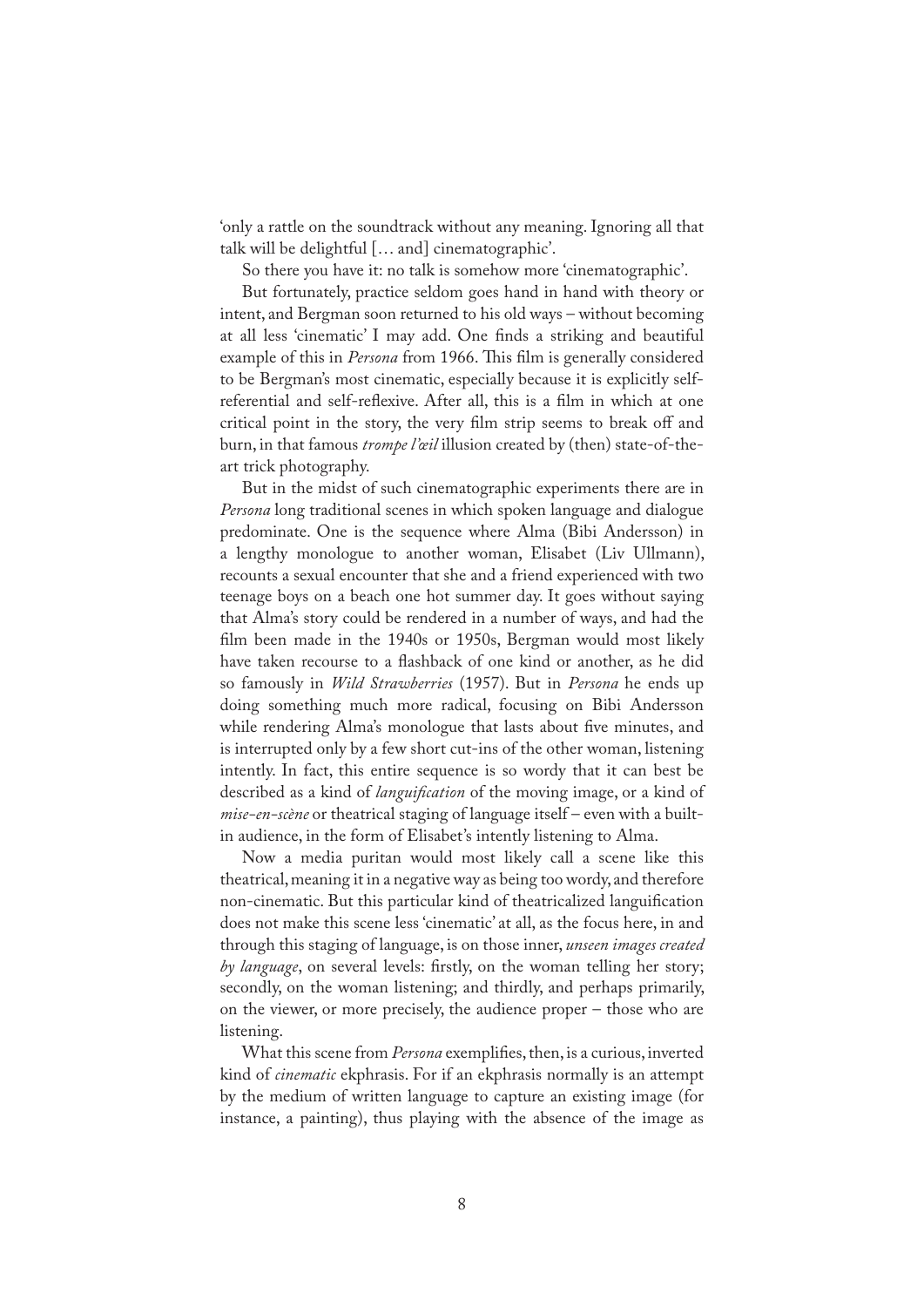the presence of the written text, then what we are offered in *Persona* is the absence of a moving image (in this case a flashback) and instead its presence as verbal language/sound. Thus here the 'other' medium, and those missing images, are not tangible – except by the medium of language.

Indeed, it seems here that Ingmar Bergman uses the moving image – sometimes referred to as the most visual and visible of media – in order to remind us to what extent that particular kind of visibility is intimately related to the realm of the invisible. We are especially reminded of how the senses collaborate in this process, that is, how one sense, in this case the ear listening to words, is able to call forth another sense, in this case, the eye, and thus synesthetically create those inner images in our internal projector, so to speak.

#### *The intermedialities of text: Ingmar Bergman's writing*

So far we have focused the phenomenon of spoken discourse in Ingmar Bergman as represented by �lm dialogue. But what about written texts by the same author, in this case his autobiography *The Magic Lantern*.<sup>13</sup>

Let us start by noting that anyone who has read the book cannot help but note that it does not deal much with Bergman's films or filmmaking, contrary to the promise in the title. Rather, apart from delineating some aspects of Bergman's personal life, the book as a whole is saturated with anecdotes dealing with his doings mainly in the theater, down to detailed analyses of his own productions for the stage. This may seem odd, because Bergman is after all best known internationally as a film director. However, my assumption is that, by this point in time, when Bergman had finished his film career proper (after *Fanny and Alexander* in 1982, his work was made exclusively for Swedish public television, SVT), he was becoming more interested in writing *per se*, and especially in being accepted as a writer – that is, a writer not only of screenplays but a 'real' writer, something he had failed to achieve in the 1940s before turning to the medium of film. As he put it in an interview from the late 1960s: 'I never belonged to "40s-ism" [a Swedish literary movement in the 1940s]. I wasn't allowed to play in their yard, something I used to be very bitter about'.14

In trying to become such a writer proper in the latter part of his career, it seems that Bergman turned to the theater and the metaphors it offered.15 One prominent example can be found in Bergman's descriptions of marriage. For instance, writing about his own 1986 theater production of Strindberg's *A Dream Play*, Bergman launched into the following description of the playwrite's relationship with the actress Harriet Bosse: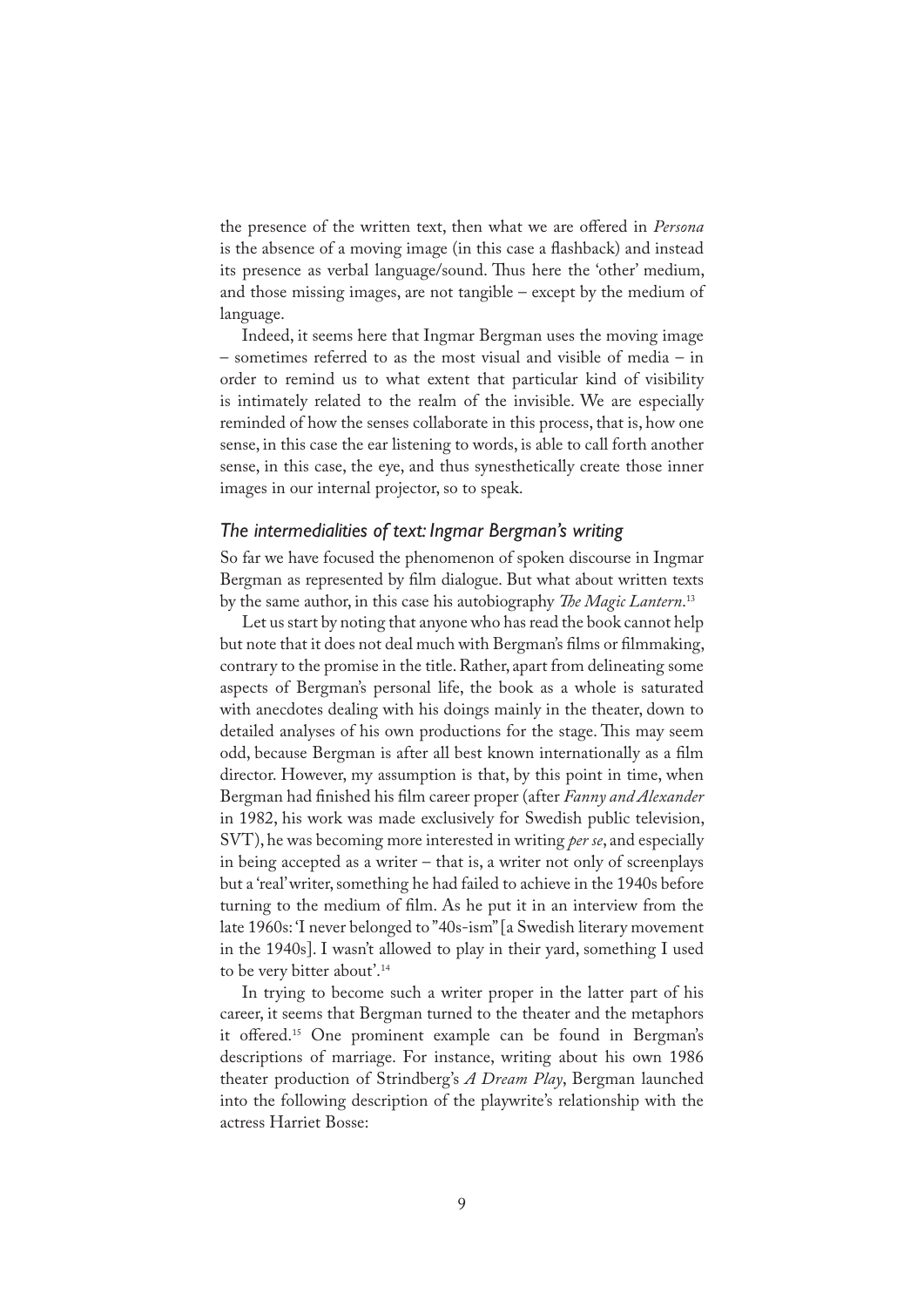In May 1901, Strindberg marries a young, rather exotic beauty at the Royal Dramatic Theatre. She is thirty years younger than he is and already successful. Strindberg rents a five-room apartment in a new building on Karlaplan, and chooses the furniture, wallpapers, pictures and bric-à-brac. His young bride enters a décor entirely created by her aging husband. The contracting partners [in the original: "the protagonists"] lovingly, loyally and cleverly take pains from the start to reproduce [in the original: "perform"] the rôles expected of them. However the masks soon begin to crack and an unforeseen drama breaks through the carefully planned pastoral. The wife flees the home in rage [....]. The writer is left alone with his handsome décor.<sup>16</sup>

This terminology – décor, protagonists, roles, masks, drama – clearly represents a stylistic choice, shaping itself into a virtual *theatricalization*  of language itself. In this particular case, Bergman's aim may very well have been to give shape to things lost in the distance of time, while at the same time hinting at the intentions behind his own theater production of *A Dream Play*, since he actually continued to write about it in the paragraphs immediately following the passage cited above. But the fact is that this imagery flows over into the descriptions that deal directly with Bergman's own life:

I had wearied of my bohemian existence and married Käbi Laretei, an up and coming pianist. We moved into a handsome villa in Djursholm, where I intended to live a well-organized bourgeois life. It was all a new and heroic production which rapidly turned into a new and heroic disaster, two people chasing after identity and security and writing each other's parts […]. �e masks quickly cracked and fell to the ground in the first storm and neither had the patience to look at the other's face. [...] Outwardly, the picture was of a stable marriage between successful contracting parties [in the original: 'the protagonists']. The décor was tasteful and the lighting well arranged.<sup>17</sup>

What is worth emphasizing in this context is the degree to which this theatricalized language introduces a sense of distanciation, in that it tends to turn the book's narrative voice into a kind of autobiographical witness, and thus a perspective of someone who is constantly on the outside – looking in, as if from the wings of a stage. And note, that in choosing this terminology what Bergman in effect does is to conjure forth precisely what contributed to his fame as a *�lmmaker*, especially during his heyday from the 1950s to the mid 1970s: someone with (supposedly) privileged access and insight into the psychology and rituals of married life.

In this context it is interesting to note that *cinematic* metaphors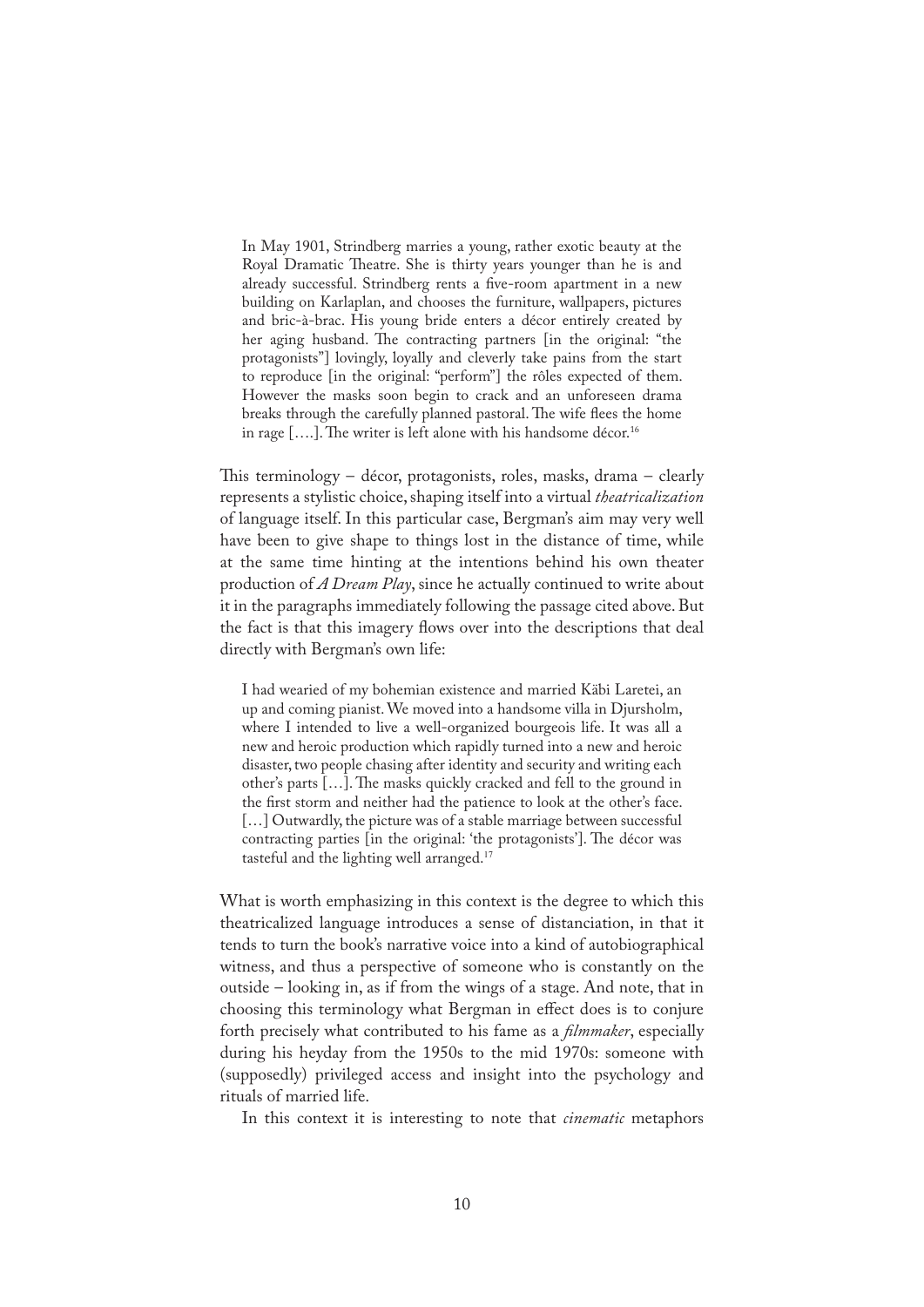too enter the proceeding, as in the following passage describing childhood:

To be honest, I think back on my early years with delight and curiosity. My imagination and senses were given nourishment, and I remember nothing dull, in fact the days and hours kept exploding with wonders, unexpected sights [in the original: 'scenes' or 'stagings'] and magical moments. I can still roam through the landscape of my childhood and again experience lights, smells, people, rooms, moments, gestures, tones of voice and objects. These memories seldom have any particular meaning, but are like short or longer �lms with no point, shot at random.<sup>18</sup>

Again one can note how these earliest memories from childhood are verbalized with the reader's foreknowledge of what this particular narrator would be known for later in life – namely, filmmaking. What we see in these passages, then, is the extent to which Bergman seems to be conjuring forth his own biographical legend, as if to remind the reader who is really in charge throughout these pages. The narrator becomes the director of the text, so to speak, his sharp gaze falling over the proceedings, in lighting and setting the stage.

What Bergman does throughout these passages is in fact performing a kind of cinematic and theatrical staging of *memory*, which in this case results not only in a theatricalized and cinematically spatialized language, but a language that at times comes close to being an *appropriation by the text of pre-existing images and stagings*, to the extent that Bergman is playing on the reader's foreknowledge, and perhaps even lingering memory images, of his work in the cinema and the theatre.

What this ultimately reminds us of is that writing always establishes a complex relationship to images, something that naturally comes into play even more in the case of writing autobiography. For what is biography if not literally *writing* the *images* of (life's) memories?

Put differently, if in writing *�e Magic Lantern* Ingmar Bergman wanted to prove that he was a 'real' writer, and not 'only' a scriptwriter for the cinema, it seems that he did his utmost to avoid writing directly about his own �lms. But miraculously *he conjures them forth anyway* – through language.

Author triumphant, in other words – author doubly triumphant.

#### **Noter**

1 D. N. Rodowick, *�e Virtual Life of Film*, Cambridge: Harvard University Press, 2007; and Garrett Stewart, *Framed time. Toward a*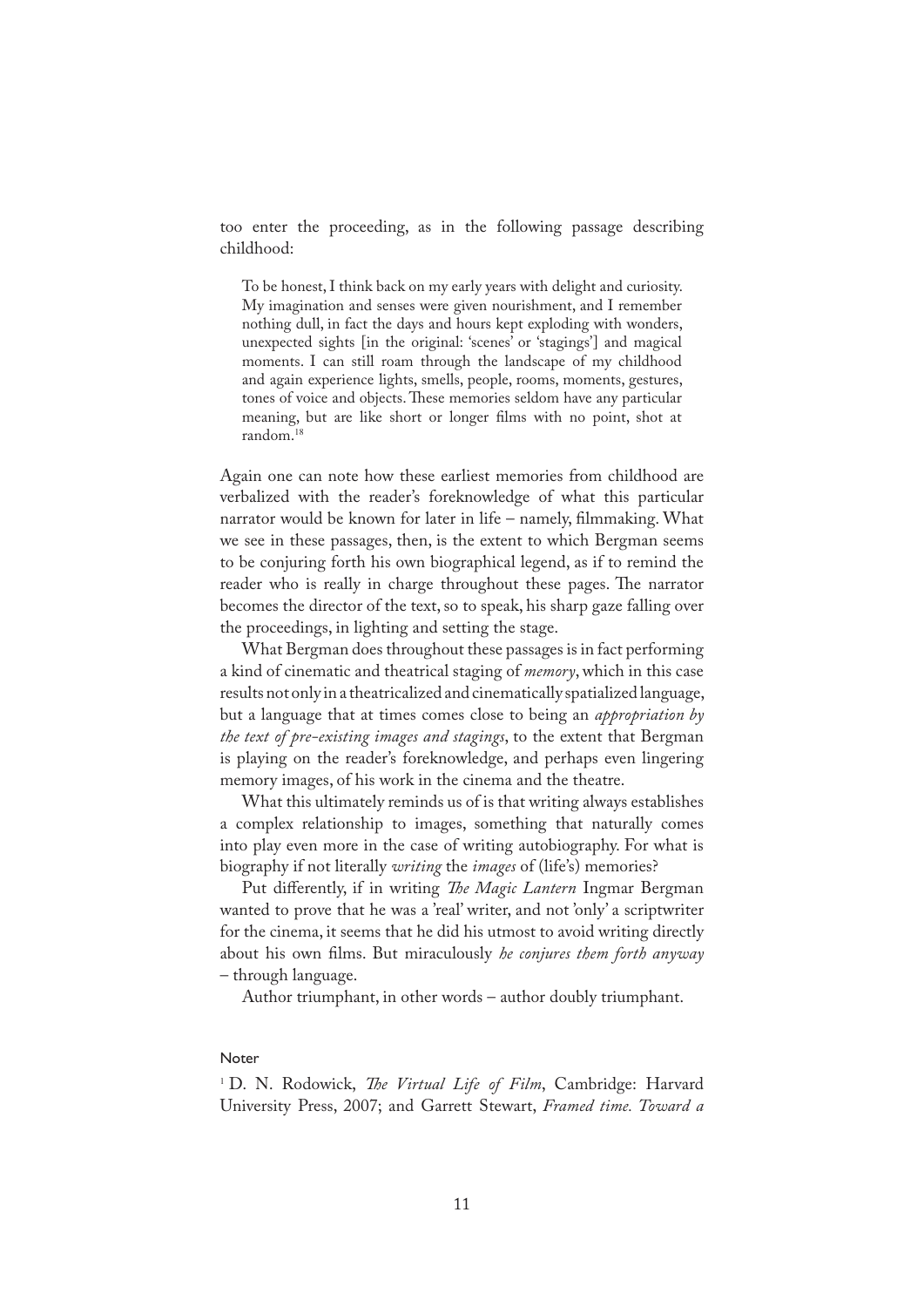*post�lmic cinema*, Chicago: University of Chicago Press, 2007.

<sup>2</sup> On the homepage of the recent film and media studies conference 'Film in the postmedia age' (http://film.sapientia.ro/en/conferences/ xiiiinternational-film-and-media-studies-conference-in-transylvania)

Last checked 2010-09-21. For a similar idea, see Trond Lundemo, 'In the Kingdom of Shadows. Cinematic Movement and the Digital Ghost', in Pelle Snickars and Patrick Vonderau (eds.), *�e YouTube Reader*, Stockholm: Kungliga Biblioteket, Mediehistoriskt Arkiv 12, 2009.

3 David Bolter and Richard Grusin, *Remediation: Understanding New Media*, Cambridge, MA, and London: MIT Press, 2002.

4 Henry Jenkins, *Convergence Culture. Where Old and New Media Collide*, New York and London: New York University Press, 2006.

5 Mieke Bal, *Travelling Concepts in the Humanities*, Toronto: University of Toronto Press, 2002.

6 Claus Clüver, 'Intermediality and Interart Studies', in Jens Arvidson/ Mikael Askander/Jörgen Bruhn/Heidrun Führer (eds.), *Changing Borders. Contemporary Positions in Intermediality*, Lund: Intermedia Studies Press, 2007, p. 30.

7 Ulla-Britta Lagerroth, Hans Lund and Erik Hedling (eds.), *Interart Poetics. Essays on the Interrelations of the Arts and Media*, Amsterdam: Amsterdam University Press, 1997; Hans Lund, 'Förord', in Hans Lund (ed.), *Intermedialitet. Ord, bild och ton i samspel*, Lund: Studentlitteratur, 2002; and Erik Hedling and Ulla-Britta Lagerroth (eds.), *Cultural Functions of Intermedial Exploration*, Amsterdam and New York: Rodopi, 2002.

8 Friedrich Kittler*, Gramophone, Film, Typewriter*, trans. Geoffrey Winthrop-Young and Michael Wutz, Stanford: Stanford University Press, 1999.

9 W.J.T Mitchell, *What Do Pictures Want? �e Lives and Loves of Images*, Chicago and London: The University of Chicago Press, 2005, p. 336–356; and 'There are No Visual Media', in Oliver Grau (ed.), *MediaArtHistories*, Cambridge, Mass., and London: MIT Press, p. 399–400.

<sup>10</sup> Lars Elleström, 'The Modalities of Media: A Model for Understanding Intermedial Relations', in Lars Elleström (ed.), *Media Borders: Multimodality and Intermediality,* Houndmills: Palgrave Macmillan, 2010.

<sup>11</sup> Maaret Koskinen, *Ingmar Bergman's THE SILENCE. Pictures in the Typewriter, Writings on the Screen* (Nordic Cinema Series), Seattle: University of Washington Press, 2010.

<sup>12</sup> For all cited quotations from the notebooks, see Koskinen 2010,